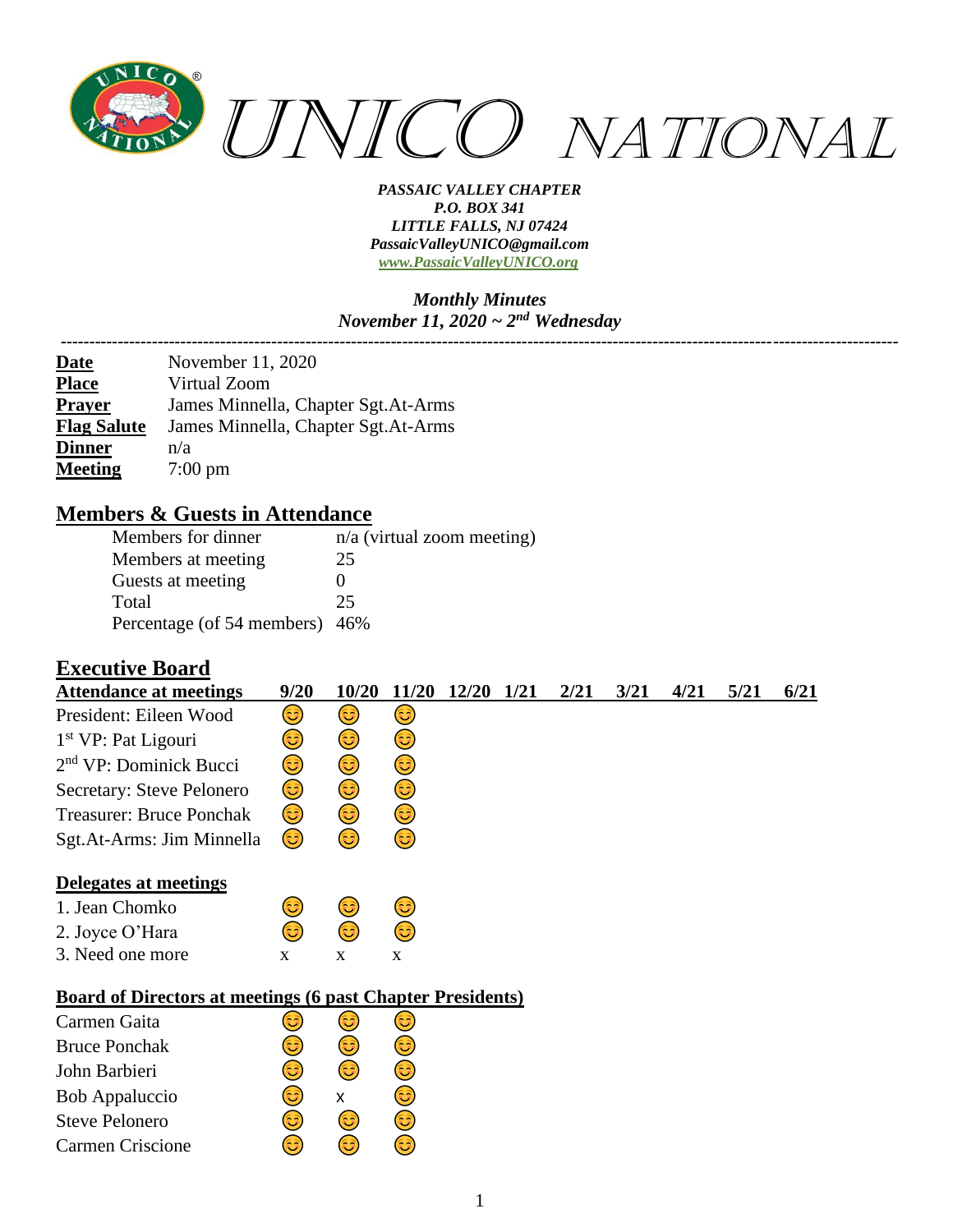

#### *Monthly Minutes November 11, 2020 ~ 2nd Wednesday*

| <b>Past Chapter Presidents in attendance at meetings</b> |      |       |      |       |      |      |      |      |      |      |
|----------------------------------------------------------|------|-------|------|-------|------|------|------|------|------|------|
|                                                          | 9/20 | 10/20 | 1/20 | 12/20 | 1/21 | 2/21 | 3/21 | 4/21 | 5/21 | 6/21 |
| Joe Agresti PNP                                          | x    | x     | 3)   |       |      |      |      |      |      |      |
| <b>Bob Appaluccio</b>                                    | ಡಿ   | X     | 3)   |       |      |      |      |      |      |      |
| John Barbieri                                            | ಡಿ   | 3)    | 3)   |       |      |      |      |      |      |      |
| Sal Benvenuti                                            | ಡಿ   | 6     | 3)   |       |      |      |      |      |      |      |
| <b>Carmen Criscione</b>                                  | 3    | 6     | 3)   |       |      |      |      |      |      |      |
| John Morano                                              | ಡಿ   | 3)    | 3)   |       |      |      |      |      |      |      |
| <b>Steve Pelonero</b>                                    | ಡಿ   | 3     | 3)   |       |      |      |      |      |      |      |
| <b>Bruce Ponchak</b>                                     | 3    | 3     | 3)   |       |      |      |      |      |      |      |
| <b>Chuck Russo</b>                                       | ದಿ   | 3     | 3)   |       |      |      |      |      |      |      |
| Angelo Verrone                                           | X    | ಡಿ    | 3)   |       |      |      |      |      |      |      |

# **Opening Remarks**

- **President Eileen Wood:**
	- Eileen welcomed and thanked everyone for attending this Zoom meeting. Eileen regretted that we could not meet in person but that we must do what is good for everyone
- **1 st VP Pat Ligouri:**
	- Pat welcomed everyone and wished all a Happy Thanksgiving
- **2 nd VP Dominick Bucci:**
	- Welcomed everyone and noted that he attended the in\-person NJ District IV Meeting, hosted by Cedar Grove. Dominick talked up our chapter agenda

# **Secretary Minutes**

Secretary: Steve Pelonero

- Steve reported that the minutes were emailed to all chapter members as well as being on our chapter website
- Motion to accept
	- $1<sup>st</sup>$ Bruce Ponchak
	- $2<sup>nd</sup>$ Pat Ligouri
	- All were in favor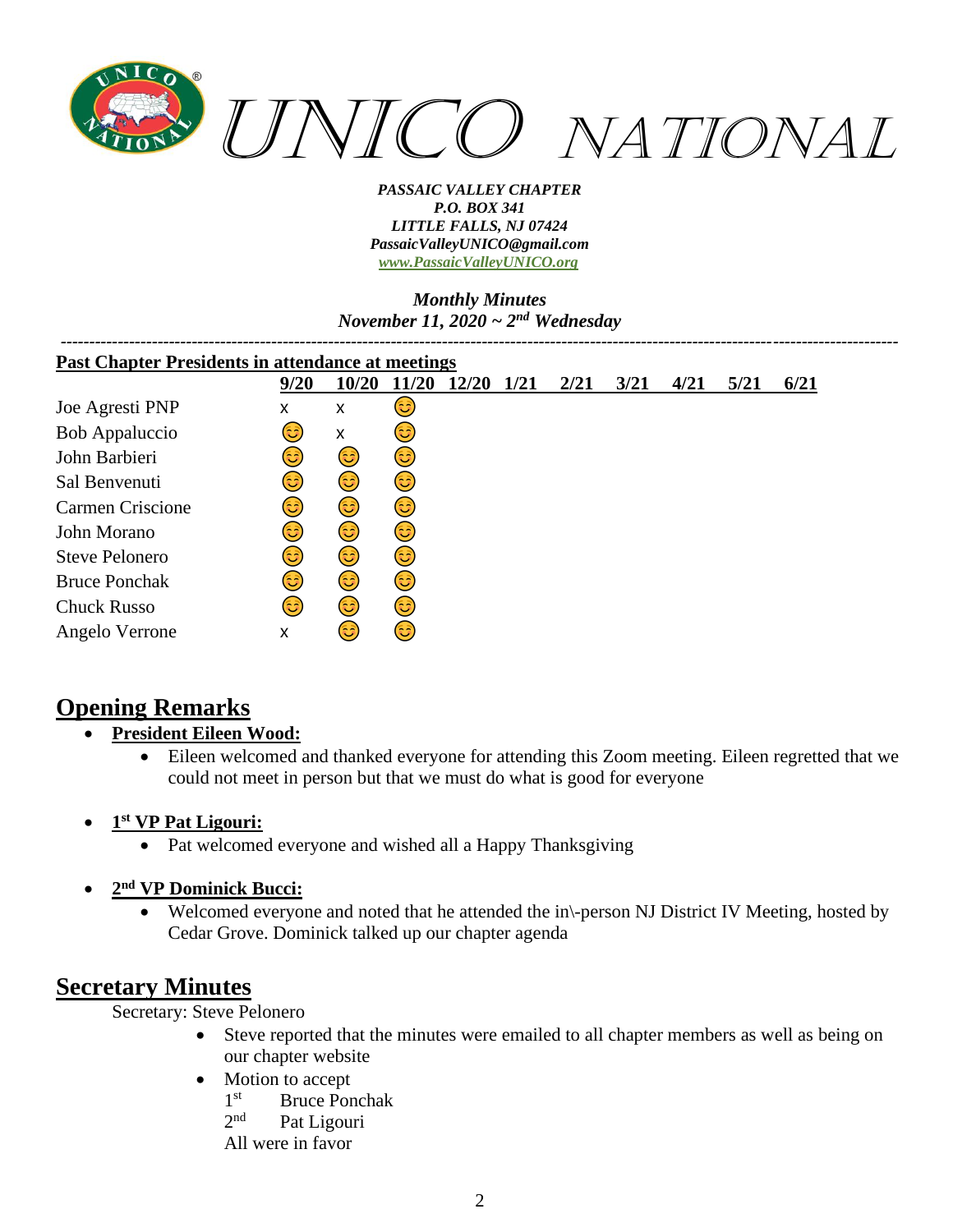

*Monthly Minutes November 11, 2020 ~ 2nd Wednesday*

*---------------------------------------------------------------------------------------------------------------------------------------------------*

### **Treasurer Report**

Treasurer: Bruce Ponchak

Bruce reported that the minutes were emailed to all chapter members

- Motion to accept
	- 1<sup>st</sup> Joe Barone
	- $2<sub>nd</sub>$ Steve Pelonero
	- All were in favor

# **Chapter Budget**

• No report

## **Bills and Communications**

- Eileen Wood reported that we received two thank yous from UNICO National. One was for our \$1,000 donation to the Foundations Cancer Research Program. The other was for our \$200 donation to be a sponsor/supported for the 2022 Calendar
- Sal Benvenuti reported that he received a thank you from the Little Falls Methodist Chuch for our Food Pantry Drive donation

## **Fundraising Committees**

- **Holiday Cheer: Bob Appaluccio**
	- Eileen Wood reported that the Christmas Cheer Committee is now asking for donations to this fund. In Addition to the \$1,000 that is budgeted we would like to be able to give to more families this holiday season. If you are able to make a donation please send the check make out to "Passaic Valley UNICO", in any amount, to our chapter treasurer Bruce Ponchak at 81 Passaic Avenue, Woodland Park NJ 07424
	- Carmen Criscione that his wife already has 2 families in her school system that are worthy recipients. Roni Corrado noted that Dominick Bucci's church has a possible recipient. Sal Benvenuti's church also has a recipient.
	- It was noted that last year we had 5 recipients. The committee is hoping to do the same again this year

#### • **Food Pantry: Roni Corrado**

Roni said hello to everyone and noted that it was unfortunate that we could not get together on a day to day basis. She reported that with our no dinner donations by chapter members, we were able to give Holy Angels Food Pantry and also St. Agnes Church Food Pantry each \$175 in ShopRite gift cards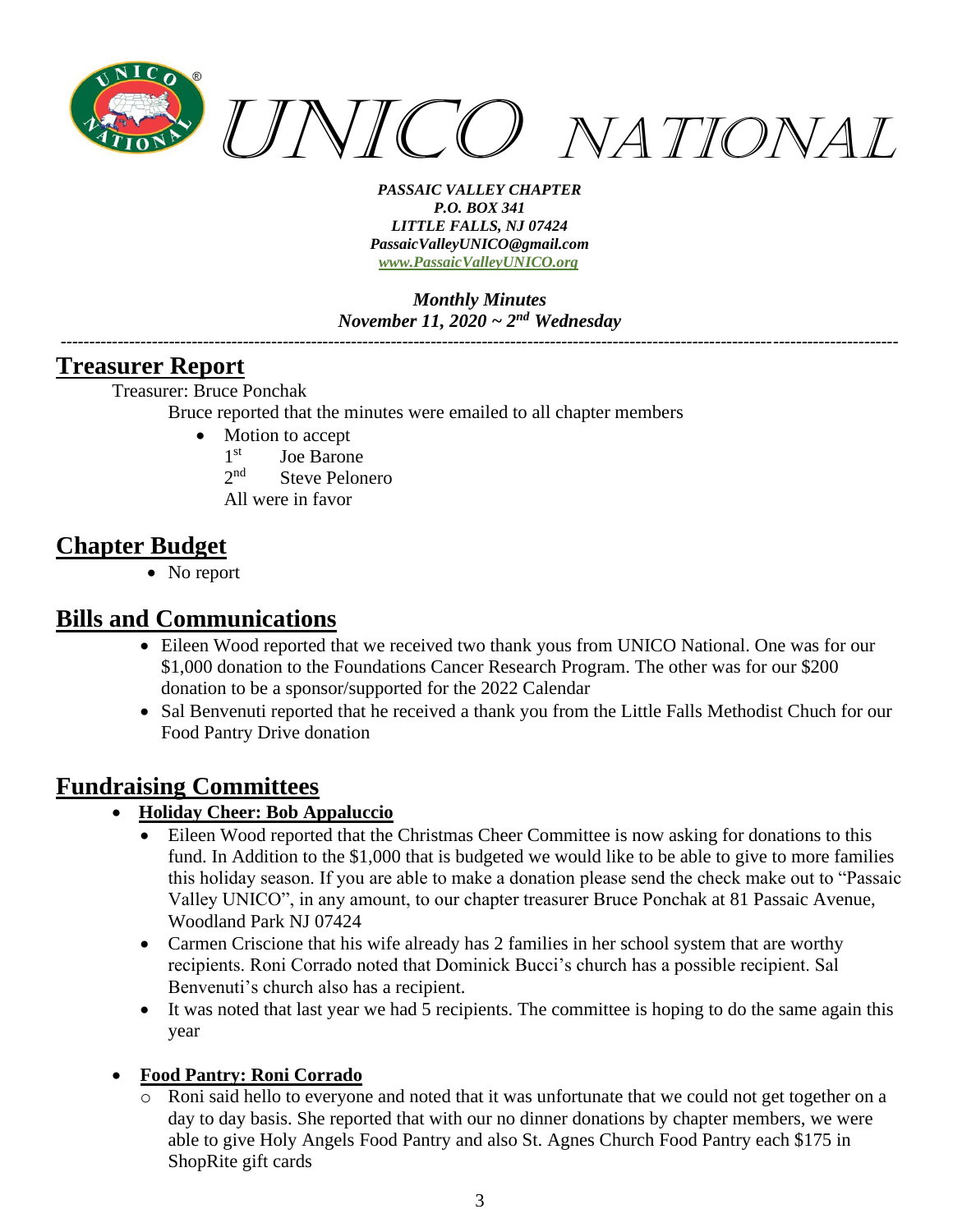

*Monthly Minutes November 11, 2020 ~ 2nd Wednesday*

o Henry Youngster suggested that we should be doing the no-dinner donations after every Zoom meeting to support our Food Pantries

*---------------------------------------------------------------------------------------------------------------------------------------------------*

- **Overseas Soldier Program: Roni Corrado**
	- No report
- **Golf Outing: Joe Barone**
	- Joe reported that our Annual Outing is booked at Passaic Country Golf Course for the 2<sup>nd</sup> Monday of June. The committee will be meeting to discuss pricing, etc
- **Community Service Day: Chuck Russo**
	- No report

## **Non-Fundraising Committees**

### • **Scholarship: Joe Agresti PNP and Carmen Gaita**

- Carmen Gaita reported that we have  $$3,500$  budgeted for 2021. That would give us two high school graduates, one college study abroad, and two Brian Piccolo. Carmen asked that we currently have two members with grandchildren who might be eligible. If anyone has a graduating relative, please contract Carmen Gaita
- Carmen also thanked the members who volunteered to be on the scholarship committee
- **Italian Heritage: Angelo Verrone**
	- No report

#### • **Italian Studies: Joe Agresti PNP**

• Joe reported that he has been in contact with the new Coccia Institute developer

#### • **Good and Welfare: Sal Nocella**

- No report
- **Membership: John Barbieri**
	- John's reported that we are at 54 members. Three birthdays this month: Gerry Gaeta, John Barbieri, Sal Benvenuti. Our chapter average age is 70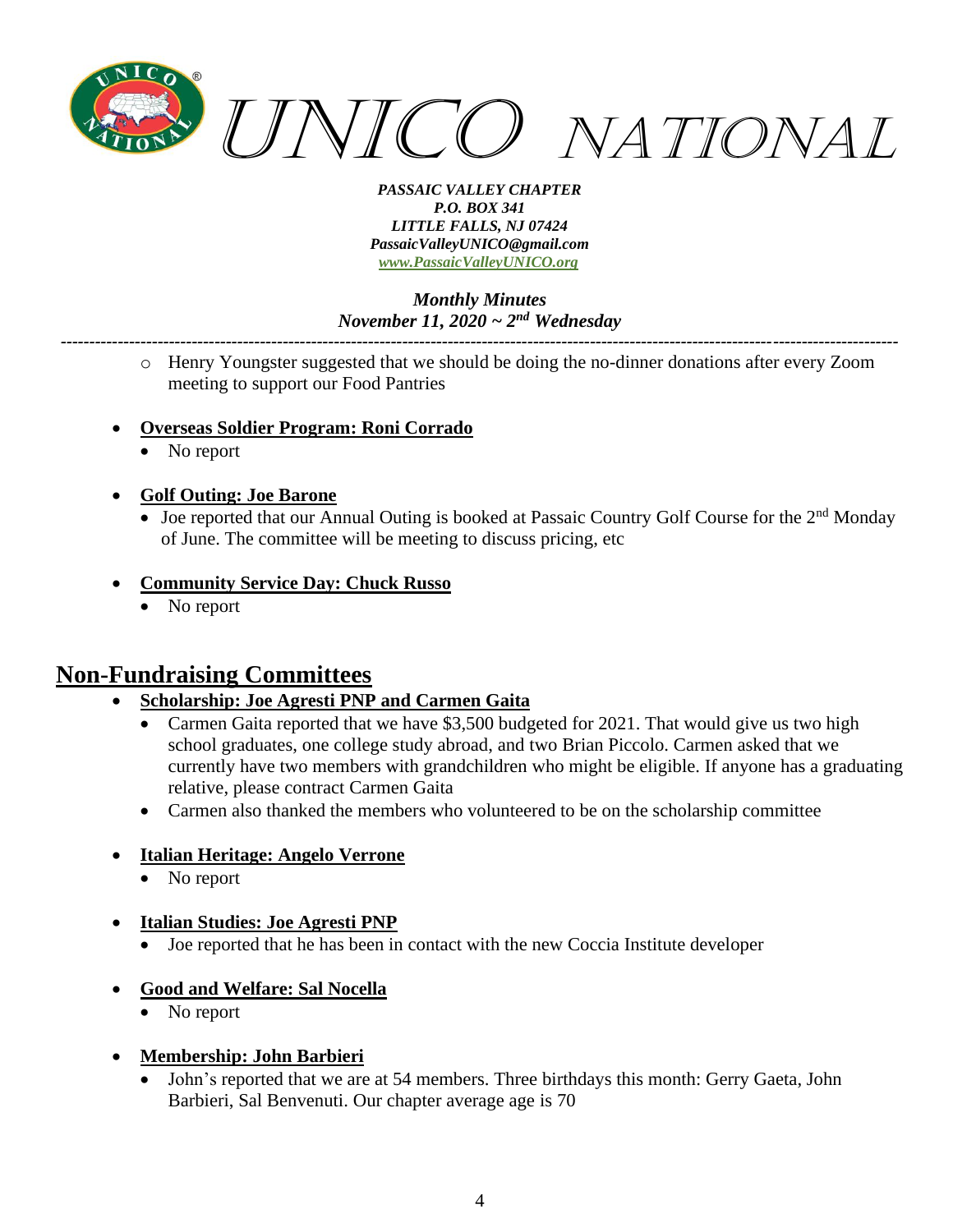

*Monthly Minutes November 11, 2020 ~ 2nd Wednesday*

*---------------------------------------------------------------------------------------------------------------------------------------------------*

### • **Newsletter & Website: Steve Pelonero**

- Steve reported that all was up to date on both the website and newsletter
- Our website is at 86,012 visits
- John Barbieri noted the sign in member section of the chapter website is due to be paid. He asked if our chapter wanted to continue paying approximately \$400 a year to support it
- Steve Pelonero suggested to Eileen Wood that she send out an email to the Executive Board and Board of Directors for their input to help make a decision
- Eileen said that she used the members section to get phone #'s, emails, and addresses
- Steve Pelonero noted that it is in the constitution bylaws that the Secretary needs to keep that information as well. If at any time any member wants contact info, they just need to email Steve to get the emailed Excel Spreadsheet

# **District and National Events**

- **District News**
	- o Dominick Bucci reported on our NJ District IV Meeting that our Annual Christmas Party for our Special Need Friends might be changed to an event in the summer
- **National News**
	- o Steve Pelonero reported that National and other chapters are still Zooming most of their meetings unless they are outside and not even in enclosed tents. Steve noted that we are still hoping for a convention in Florida in 2021 but that alternate venues are being looked into just in case it deems necessary to do so
	- o Joe Agresti added that the Convention Ad Journal is still going to be and that sponsors and ads are always needed to make it profitable and to help subsidize the convention costs

## **Old Business**

Sal Benvenuti reported that the Chapter shirts came in. Some were already given out. Sal reported that the members who ordered them should call him to make arranged to get theirs. If you ordered shirts call Sal on his cell phone at 973-985-6772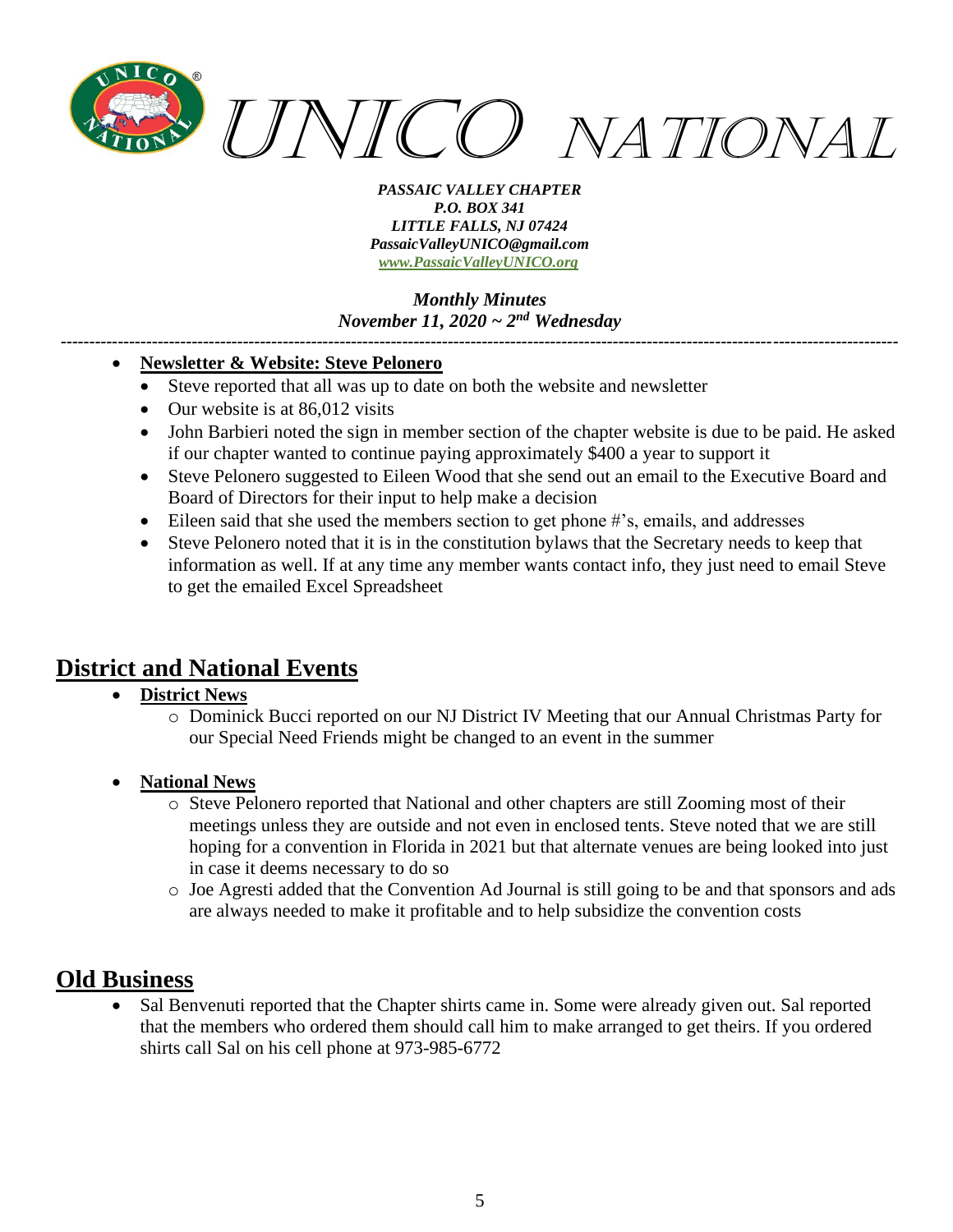

#### *Monthly Minutes November 11, 2020 ~ 2nd Wednesday ---------------------------------------------------------------------------------------------------------------------------------------------------*

## **New Business**

• Dominick Bucci reported that on November 28 there will be a Christmas festival in the Dowling Park area. Possibly we could do our Candy Cane give-a-way. Both Sal Benvenuti and Joe Agresti said that we should be avoiding large gatherings and that we hold off doing this for this year

# **Attendance at the November 11, 2020 Zoom meeting**

The photo below represents those who were online at the zoom meeting at the time that the photo was taken at 7:12 pm. More could have been online before or after it was taken … 25 members in attendance

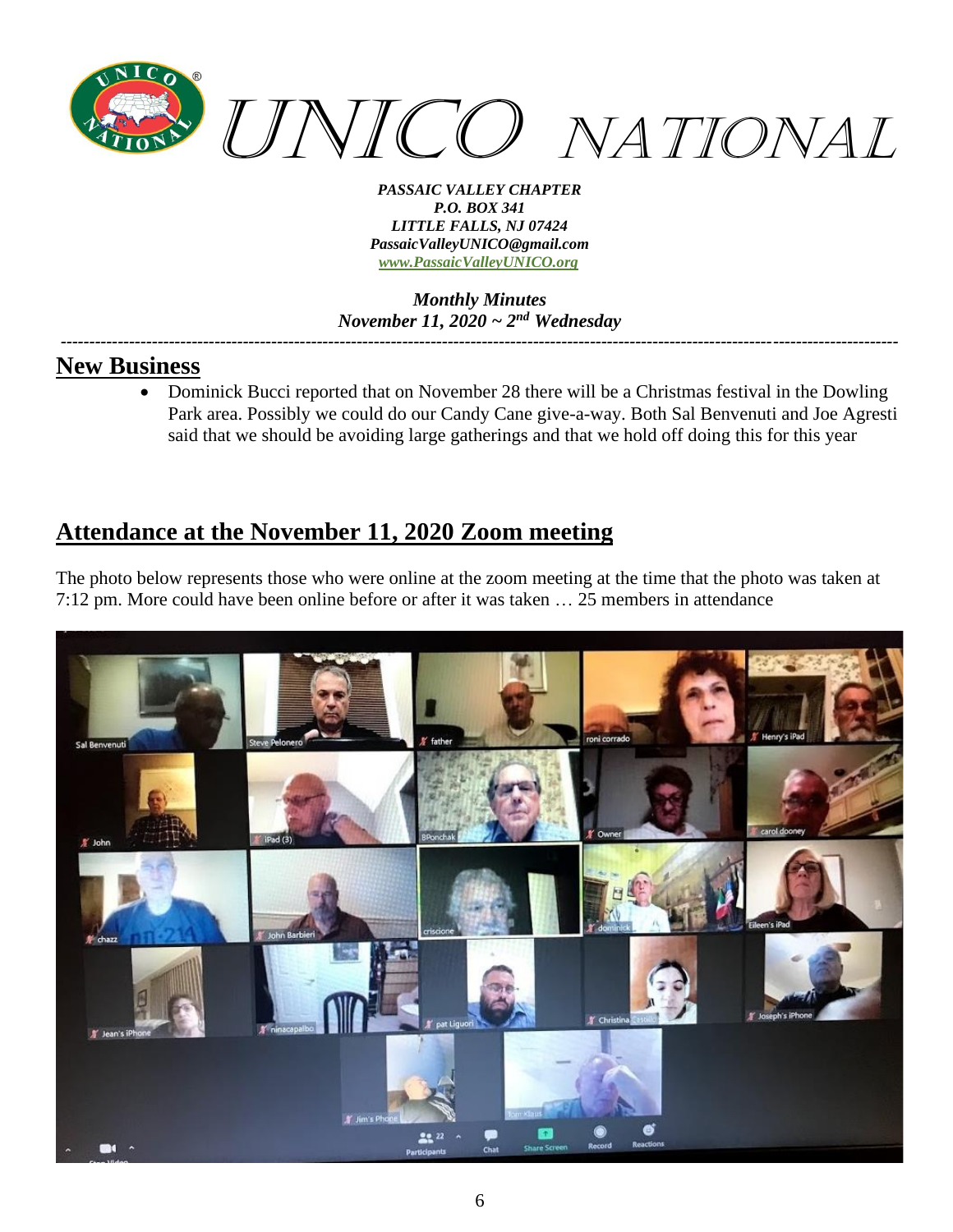

*Monthly Minutes November 11, 2020 ~ 2nd Wednesday ---------------------------------------------------------------------------------------------------------------------------------------------------*

#### **Actual attendance at the November 11, 2020 meeting = 25**

|    | <b>First</b>    |                  |
|----|-----------------|------------------|
|    | <b>Name</b>     | <b>Last Name</b> |
| 1  | Joseph          | Agresti          |
| 1  | Robert          | Appaluccio       |
| 1  | John            | <b>Barbieri</b>  |
| 1  | Elaine          | <b>Barone</b>    |
| 1  | Joseph          | <b>Barone</b>    |
| 1  | Joseph          | Benvenuti        |
| 1  | Salvatore       | Benvenuti        |
| 1  | <b>Dominick</b> | Bucci            |
| 1  | Frank           | Capalbo          |
| 1  | Christina       | Castillo         |
| 1  | Jean            | Chomko           |
| 1  | Patrick         | Corrado          |
| 1  | Roni            | Corrado          |
| 1  | Carmen          | Criscione        |
| 1  | Carmen          | Gaita Jr         |
| 1  | Patrick         | Liguori          |
| 1  | James           | Minnella         |
| 1  | John            | Morano           |
| 1  | Joyce           | O'Hara           |
| 1  | <b>Steven</b>   | Pelonero         |
| 1  | <b>Bruce</b>    | Ponchak          |
| 1  | Chuck           | Russo            |
| 1  | Angelo          | Verrone          |
| 1  | Eileen          | Wood             |
| 1  | Henry           | Youngster        |
| 25 |                 |                  |